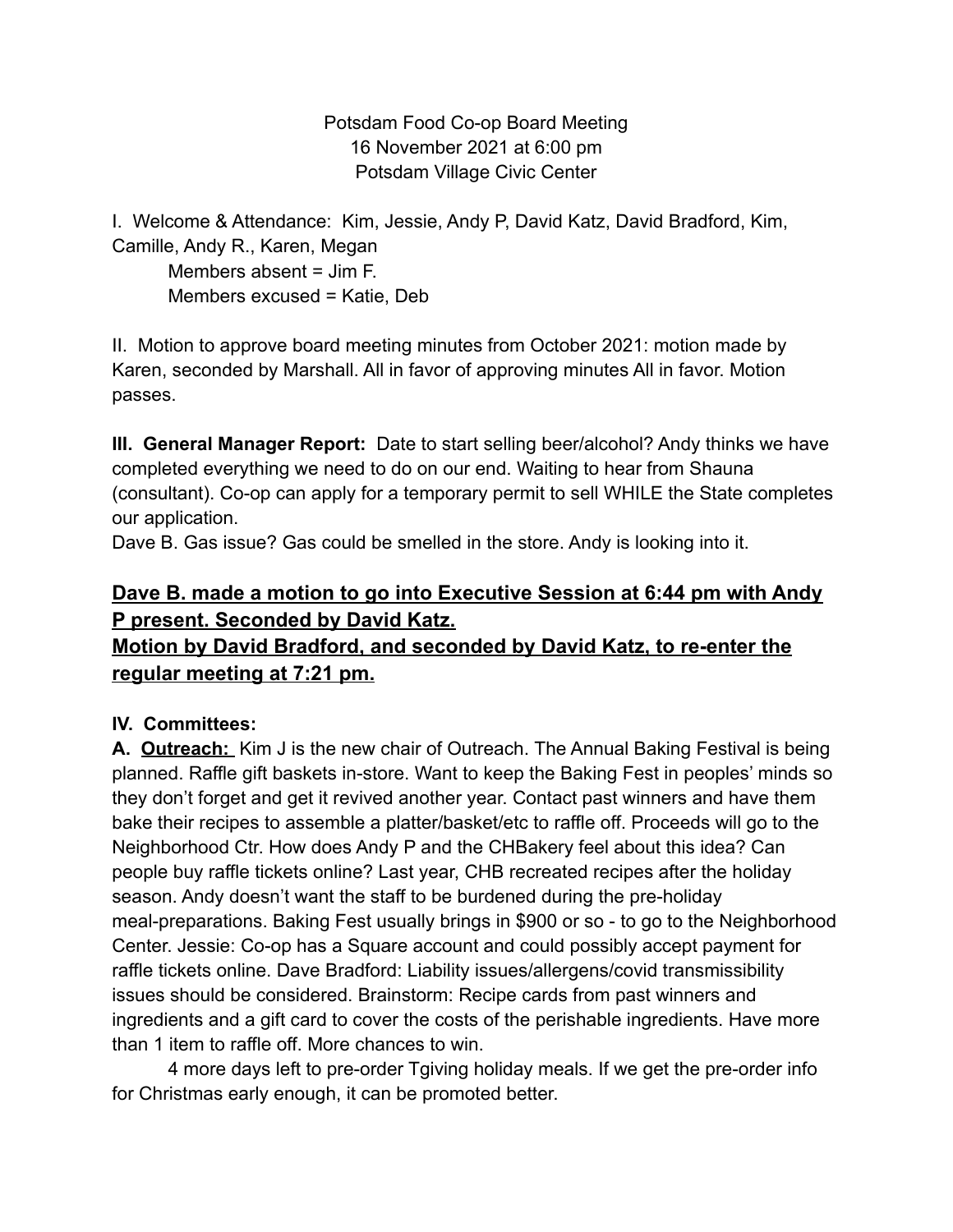Newsletter discussion: e-Newsletter goes to many people's promo folder/box. Many people never know they even got it. Jessie: put a notice on Facebook about when our newsletter comes out.

**B. Governance**: Vanessa, Camille, Jim and Katie met. Want to have notices up for elections by Jan. 1 posted in the Co-op. Katie has contacted those people who are up for reelection. 2 are likely to run again and 1 is a maybe. Have contacted Andy P about electing a new staff liaison after Jessie's position.

**C. Finance**: Sales are down for Sept compared to last year. Cash flow is holding ok. No more \$ being put into savings right now. PPP loan forgiveness. Andy is working on the budget and looking at potential reduction of labor hours. Andy is getting closer to attaining a license to sell beer/alcohol.

Meets 2nd Tuesday of each month at 7:30am.

**D. Fundraising**: Letter of Intent for Healthy Food Financing Initiative grant submitted 10/24. Asking for \$62,000. Will hear in January if invited to submit a full application. Will be resuming the previous effort of asking customers to Round-Up for Relocation at the register. We are at about \$22,000 so far. Need a new goal? \$40K? Do we keep setting more goals? Andy Rawdon reminds us that the original plan was to ask for a specific amount for a specific task. This is taxable income - so maybe we should ask for funds in a different way, when it's non-taxable. We are spending money now but there are many unknowns

Aviva will revive this discussion (Round-up) over email.

**V. Relocation/Expansion**: Letter of Intent has been signed and \$1000 has been sent to the property owner. An engineering study has been scheduled with Tisdel Associates (mid Dec). If the study is positive, we will sign a purchase agreement. Our final offer will be dependent on the results of the engineering study and our Business Projections. \$570,000 is the asking price of the building. Board members met with Michelle recently. Errors were corrected. Costs are trying to be reigned in.

\$65,000 projected in the negative, during year 1 of operation at the new location. Andy R. showed a timeline to purchase the property with a proposed closing date on the property in July of 2022. We are proposed to be done with the State regarding the DRI project in Dec 2023.

New Market Tax Credit: Empire State Development /Rise Community Capital (Karen) - Tax credit available for *other people* to invest in businesses/projects in economically-disadvantaged areas - like Potsdam Food Co-op. Possibility of PFC getting a future reduced loan (1% consolidation loan) or even loan-forgiveness.